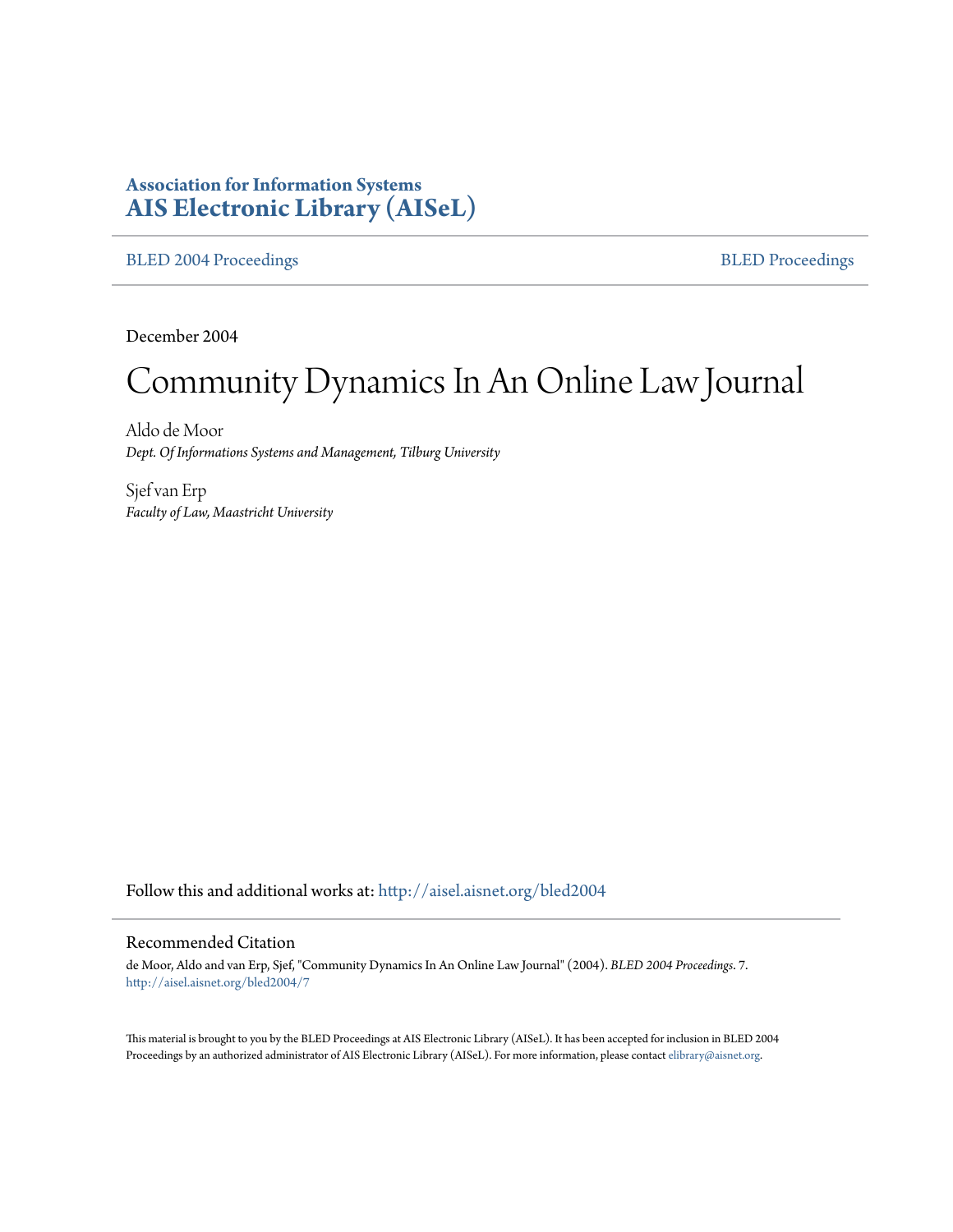## **17th Bled eCommerce Conference**

#### **eGlobal**

Bled, Slovenia, June 21 - 23, 2004

# **Community Dynamics In An Online Law Journal**

## **Aldo de Moor**

Dept. of Information Systems and Management, Tilburg University, the Netherlands ademoor@uvt.nl

#### **Sjef van Erp**

Faculty of Law, Maastricht University, the Netherlands S.vanErp@pr.unimaas.nl

## **Abstract**

*Online communities are continuously evolving socio-technical systems. To provide them with better change management support, a systematic analysis of the norms that govern their evolution is required. In this paper, we present an approach that was used to analyze the community dynamics in an online law journal. Electronic journals in the legal domain are essential instruments in the validation and distribution of new legal knowledge. To ensure the high quality of these e-journals, the dynamics of the online communities in which the various journal stakeholders interact need to be well understood. We outline the evolution of one of the first successful legal e-journals: the Electronic Journal of Comparative Law. We describe the change management lessons learnt in practice and use these to illustrate our diagnostic approach for self-governance analysis in virtual communities.* 

## **1 Introduction**

 $\overline{\phantom{a}}$ 

Academic journals play a key role in the validation of scientific knowledge, and thus are vital in enabling the scientific collaboration process. Electronic journals, at least in theory, can much increase the quality of the contents of research, the speed of both the production and the dissemination of ideas, and the outreach and impact these ideas are having (Harasim, 1993; Harrison and Stephen, 1996).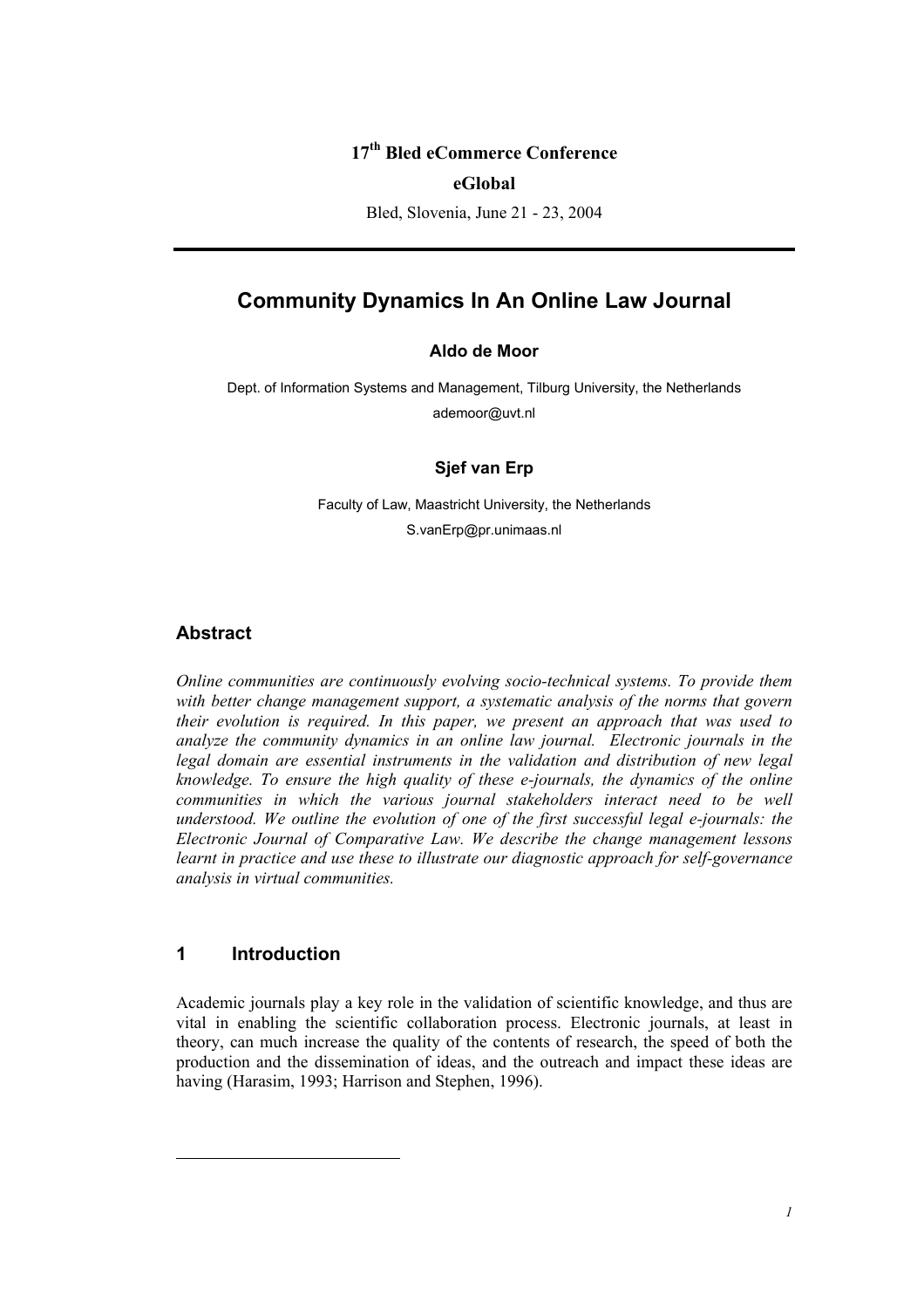An online journal does not concern a loose aggregate of individuals who just happen to interact. Instead, there are many close dependencies between authors, editors, reviewers, publishers, and the readership. In other words, these actors form a virtual community, in the sense of it being a union between individuals or organizations who share common values and interests using electronic media to communicate within a shared semantic space on a regular basis (Schubert and Ginsburg, 2000).

For electronic scholarly communication in virtual communities to become successful, it is not a matter of merely installing some tools, and waiting for initiatives to happen. A virtual community is a socio-technical system (Preece, 2000). Well-designed sociotechnical systems can provide communities with the energy necessary for healthy social development, as well as technical effectiveness (Shneiderman, 2002). Virtual communities which focus on scholarly communication in the form of e-journal publication are prime examples of socio-technical systems (Kling and Covi, 1995). Their Internet technologies continuously have to be carefully calibrated with the social infrastructure of scholarship, taking into account how the nature of the publication process is changed, both in terms of the social structure and the underlying dynamics of knowledge itself (Kling and Covi, 1995; Gaines, 1996). Understanding online community dynamics therefore requires studying the socio-technical *evolution* of virtual communities: what are its natural stages, what constructs are its building blocks, how do structure and behaviour of the community evolve over time, what drivers and obstacles of change are there, and who is to be involved in their governance?

In this paper, we outline a diagnostic approach for online community dynamics applied to a case of a a successful online law-journal: the Electronic Journal of Comparative Law  $(EJCL)<sup>2</sup>$ . First, we frame a conceptual model of the dynamics of virtual communities in Sect. 2. At the heart of this model are the composition norms governing the development of these socio-technical systems. In Sect. 3, we apply this theoretical lens by performing a longitudinal analysis of the development of EJCL. We first describe some actual change processes that took place in the socio-technical system of the EJCL community in the first six years of its existence, as well as the norms that governed these change processes. We then propose a formalization of the analysis of community dynamics in Sect. 4. We end with conclusions and directions for future research.

# **2 Online Community Dynamics**

Socio-technical systems development in communities is not a one-time event, but a continuous process. Many community evolution models distinguish some sort of life cycle of birth, maturity, and death of a community, e.g. (McDermott, 2000; Wenger et al., 2002). Gongla and Rizutto (2001) distinguish five stages in community evolution: (1) a *potential* stage, in which initial connections are developed; (2) a *building stage,* for context and community memory creation; (3) an *engaged stage*, which focuses on access to one another and community learning; (4) an *active stage,* in which serious collaboration starts; and (5) an *adaptive stage*, for innovation and generation. Like the life cycle models, Gongla and Rizzuto recognize formative and growth stages of development. However, they see their evolution model not as a life-cycle approach, as a community can mature and dissolve at any one of these stages beyond the initial formation level.

 $\overline{\phantom{a}}$ 

<sup>2</sup> http://www.ejcl.org/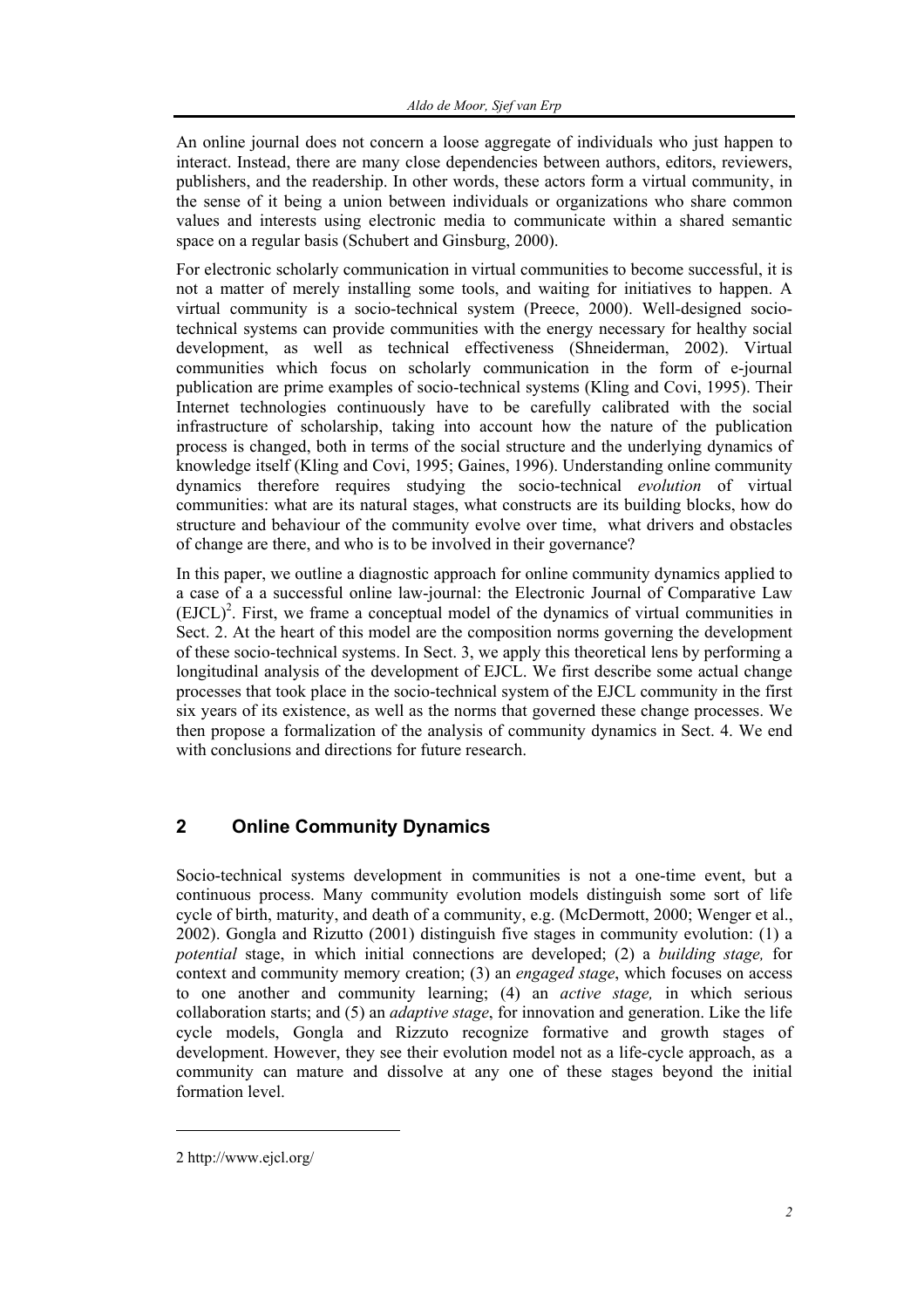Despite their differences in evolutionary flavour, all of these models prescribe changes in

combinations of people, process, and technologies in various stages for healthy community development. However, these models have an important limitation: they offer only *generic* patterns for virtual community change, as if all communities develop along similar lines. Communities, however, are not homogenuous and identical, but have very different criteria, preferences, priorities, and development paths (Chambers, 1997). It is not a priori knoweable what the successful combinations of people, processes, and technologies are, as they are often unique to each community. Therefore, before each change to the socio-technical system, a careful analysis is required of the match between social structure and technological infrastructure, to prevent the emergence of sociotechnical gaps (Ackerman, 2000). The performers of this analysis need to be the community members themselves, to ensure that the information systems composed out of the technologies (continue to) match actual community needs. In such a process of community-centered information systems development, community members continuously redefine their own socio-technical system (Preece, 2000). Thus, although life cycle models can give a valuable input into the main kinds of aspects to be taken into account in a particular stage of community evolution, they lack a systematic capability for the analysis and comparison of the *self*-governance processes of *particular* virtual communities.

Self-governance is key to communities, meaning that their change processes are governed by their own, communal norms instead of by legalistic rules (HLS, 1999). However, such norms can easily be jeopardized by the ephemeral nature and rapidly expanding membership of many Internet-based communities, including online journals. Therefore, making these norms explicit is important, even more so than in physical communities. Self-governance in communities should work best when they are mature and have developed sophisticated norms. On the other hand, permitting self-governance at an early stage may give communities the freedom and autonomy needed to establish these advanced norms (HLS, 1999). Thus, there is a tension between on the one hand the need for detailed norms guiding community operations and development, and, on the other hand, the need for these norms to develop over time. The question now becomes: how to capture and use the *evolving* community norms that are so important in building virtual communities like those embedding online journals? In (De Moor and Jeusfeld, 2001), we explained how to conceptualize this governance process through *composition norms,*  which define acceptable change behaviour of community members.

## *2.1 Composition Norms*

Norms, social constructs that define acceptable behaviour, are a key element in any community. They define which workflow and evolutionary behaviour may, must, or may not be performed. Communities use norms of behaviour (or policies) to guide the interactions of community members, for example in the form of tacit assumptions, rituals, protocols, rules, and laws (Lessig, 1999; Preece, 2000). Norms are powerful regulatory constructs in communities, especially as these are not governed by traditional organizational hierarchies. Furthermore, communities are in constant flux, making static formal procedures often insufficient for the coordination of collaborative activities.

Norms can be classified according to their deontic effect, i.e. whether some actor may, must, or may not do a particular behaviour. The respective norms are called *privileges*, *responsibilities*, and *prohibitions*. Another classification is according to the process role the norms play in the socio-technical system: action norms and composition norms (De Moor and Jeusfeld, 2001). *Action norms* are norms that define acceptable operational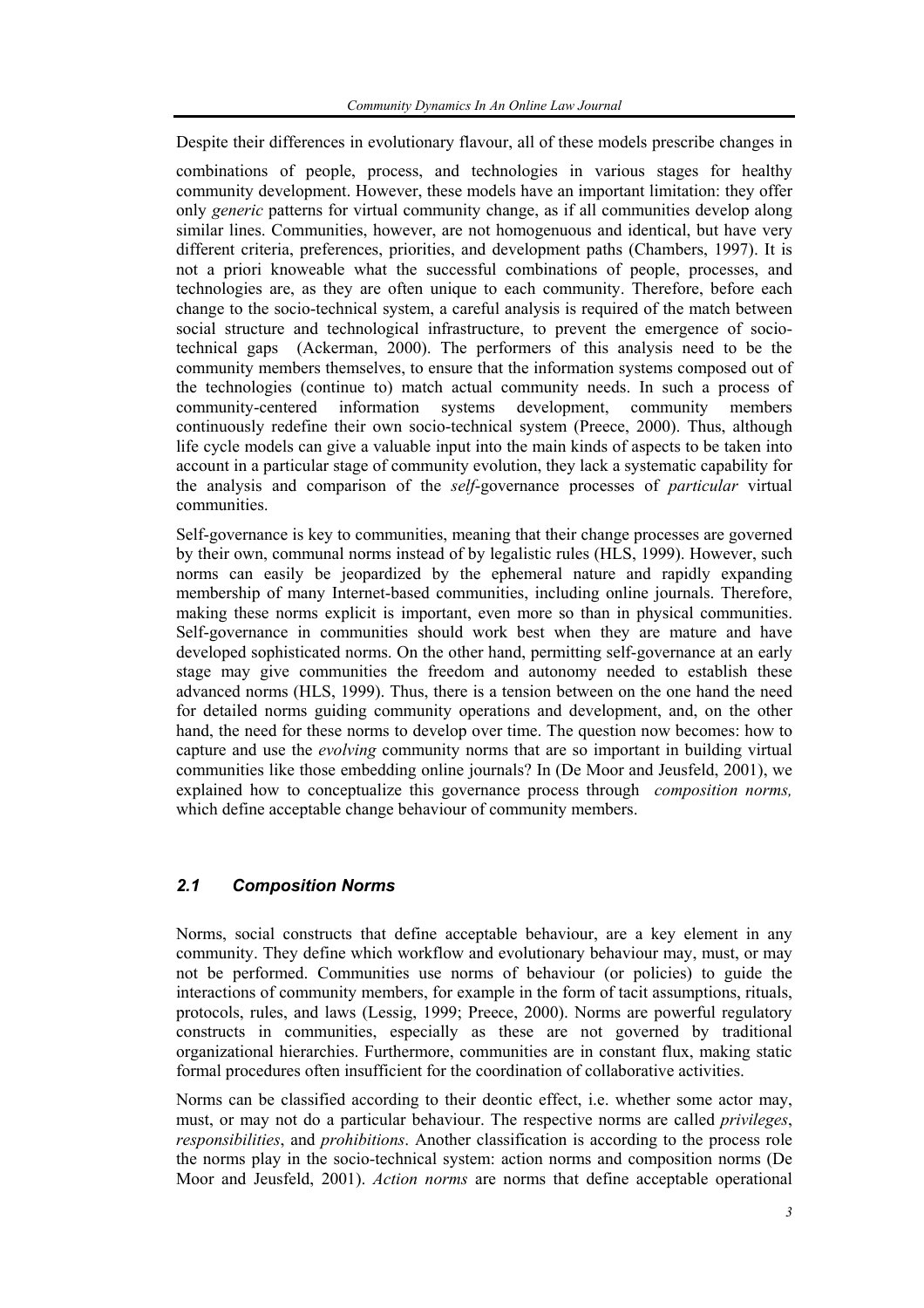(workflow) behaviour. For instance, in an electronic journal community, one action norm could be that an author may submit a paper (a privilege), whereas an editor must decide on its acceptance (responsibility). Furthermore, an author may not review her own paper (prohibition). *Composition norms*, on the other hand, are meta-norms that govern who should be involved in *changes* to the socio-technical system. For example, an author may suggest *changes* to the editorial workflow (privilege), the editor must make detailed proposals on the revisions of this workflow (responsibility), whereas the editorial board must make a final decision on whether this workflow change proposal is acceptable (responsibility). Insight into the evolution and application of these composition norms is key to a systematic analysis of community dynamics of *specific* communities. By analyzing many communities, of different types and in different domains, it should be possible to find out what change patterns are variable, and which ones are invariant. Once these insights have been obtained, much more specific change recommendations can be given, once the type and domain of community being advised is known.

Where to start? If every community is different, we cannot just use the high-level theoretical models described above. An alternative approach, is to analyze case after actual case, and to capture the composition norms *as emerging* in change management by members of real, successful virtual communities. Such an inductive approach is an example of applying a pattern-matching logic, which compares an empirically based pattern with a predicted one. If a new (normative) pattern does not match the previous ones, the theory (in this case norms predicting successful governance of particular peopleprocess-technology combinations) can be refined, leading to theoretical replication across cases (Yin, 1994). In this way, an increasingly accurate knowledge base of composition norms can be built that can be used to select best practice governance practices in future cases, depending on the characteristics of the virtual community being studied.

In order to distill composition norms that are useful in practice, as participant observers, we did a longitudinal analysis of the evolution of the Electronic Journal of Comparative Law.

# **3 A Case: The Electronic Journal Of Comparative Law (EJCL)**

In this section, we summarize the community dynamics of the EJCL. The source of the lessons are interviews with key project members and documents such as minutes of board meetings and project reports, e.g. (Roes, 1998; Bol et al., 1998).

## *3.1 The Stages*

The development of EJCL in 1997-2003 consisted of four distinct *stages*:

- 1 **Setup**: Construction of initial system by the project team with representatives of stakeholders (law librarians, comparative legal scholars and IT specialists).
- 2 **Launch**: Promotion of the web site via conferences (printed brochures, oral presentations), mailing lists, and personal contacts.
- 3 **Internal Growth**: Increasing readership, articles, and issues.
- 4 **External Growth**: (a) Building up own network of contacts directly interested in the journal, (b) establishing connections with related initiatives through links and cooperation.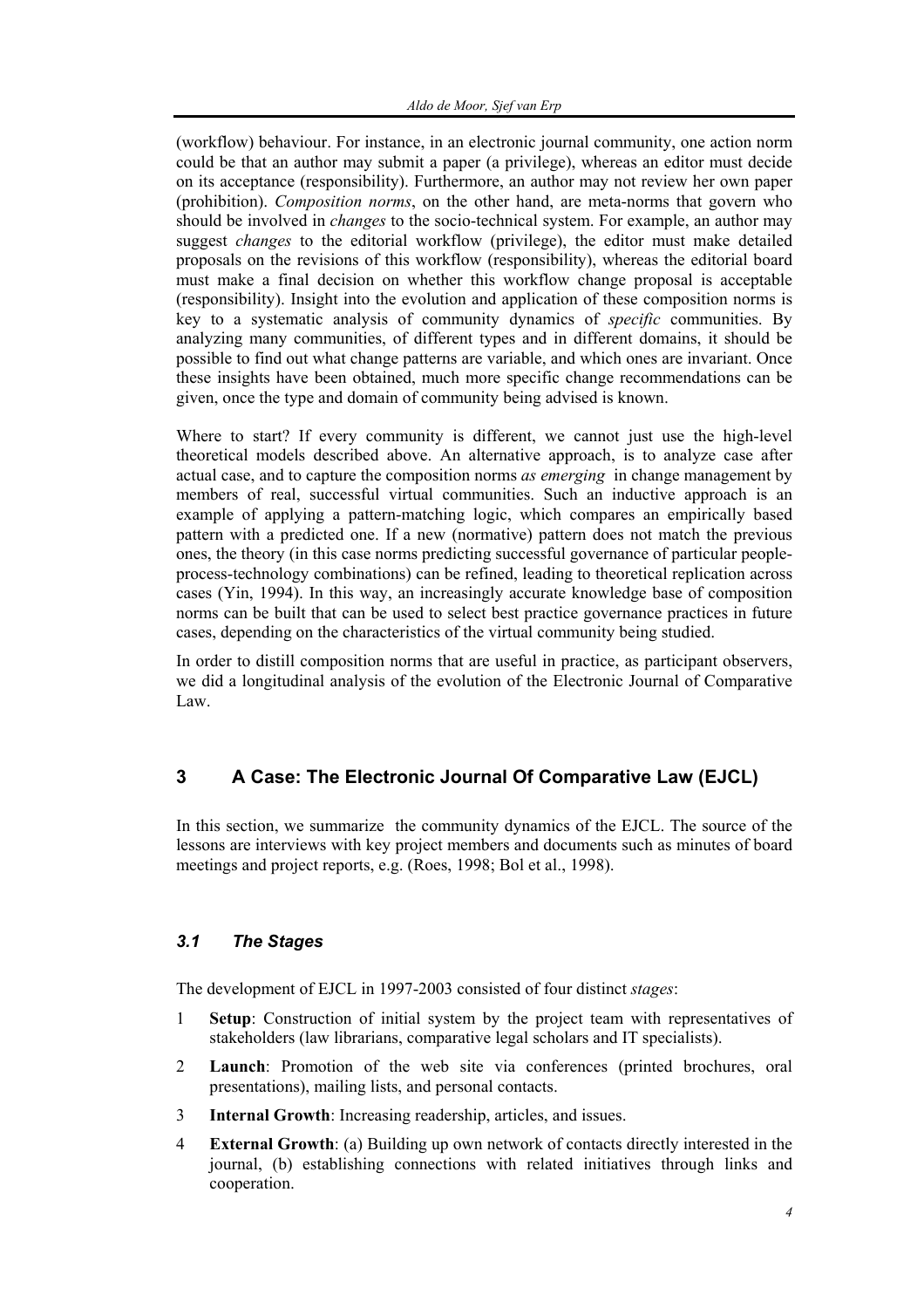The first stage forms the *project* stage. The objective was to create a comparative law ejournal with an international editorial board. A project team, consisting of staff from Tilburg University and Utrecht University libraries, computer centres and law faculties was put together. The legal scholars within the project team acted as a preliminary editorial board. During this stage, two actors coordinated the definition of the sociotechnical system: the project manager and the future editor-in-chief. A detailed overview of their roles can be found in (Roes, 1998; Smets, 2002). The dynamics in terms of sociotechnical changes the composition norms governing this stage have been documented in detail in (De Moor and Jeusfeld, 2001).

The final three stages comprise the *process* stage, in which the journal has been operational. Relatively few changes to the socio-technical system were needed in this stage.The consensus among review team members is that this is a result of the attention paid to the publishing model and the lessons learnt in other journals in the project stage. The main change concerned that it was no longer feasible to submit all articles to the full editorial board for review, because of the growing number of submissions. Instead, editors are only sent articles that are within their specific fields of expertise or interest. Articles that are not declined not only are sent to one or two specialist editors, but also are immediately put on a secure web-based file management server. The server is used to give all members direct access to any article under review, both for their information and for being able to make comments if they consider that useful.

Based on these findings, we distilled some change management practices that turned out to be useful in this case.

## *3.2 Change Management In EJCL*

Change is a costly process. Proper procedures are essential in making change processes effective and efficient. Following are some key change management practices as they were observed in the EJCL case.

## *3.2.1 Project Stage*

- The EJCL had one clear goal (setting up EJCL) that everybody in the project phase understood. All the actors in the project phase worked really well together as a team towards that one goal.
- Socio-technical requirements were elaborately analysed by the project team at the very beginning of the ECJL. The initial workflows and the website of the EJCL were based on key functionalities of other electronic journals.
- There was a considerable variation in the degree and kind of involvement of the various actors, such as project team leader, scholars, librarians, technical experts, and consultants. For example, whereas in the beginning everybody was involved in all decisions, later on, for efficiency reasons, key technologies were mostly proposed and evaluated by technical experts and the project leader only.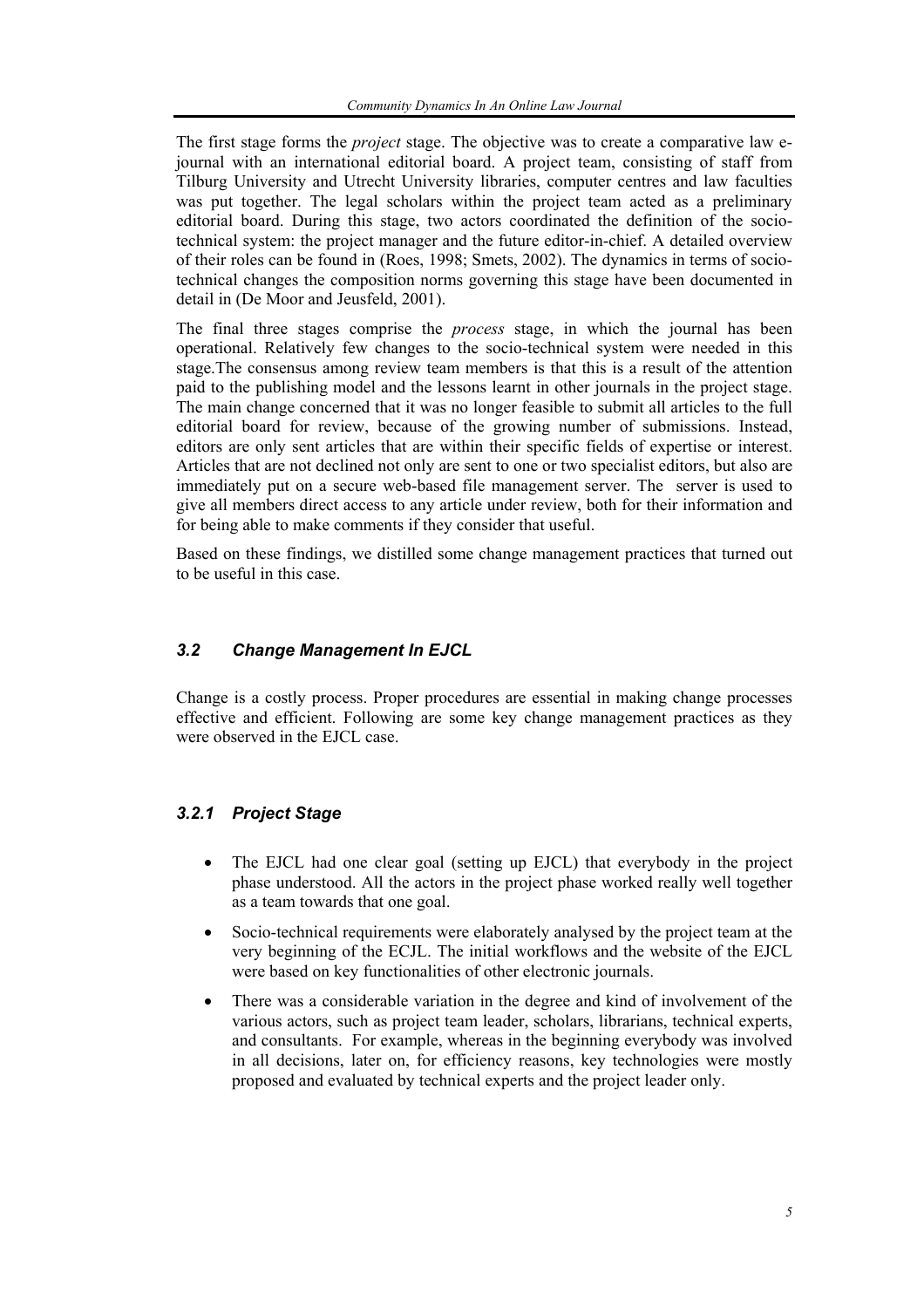#### *Process Stage*

- The success of the EJCL is "hard to imagine without human interaction" according to the editor-in-chief. The assistant editor, the advisor to the board, the editor-in-chief, and one Dutch editor therefore review the EJCL once or twice a year in an informal, face-to-face meeting.
- All change decisions in relation to the EJCL must be worked out and proposed unanimously by the review team to the editorial board. The (international) editorial board always has the right to change or even overrule those proposals.
- Everybody else is allowed to make suggestions for changes. All suggestions are taken into account during review sessions held by the review team. Without complaints, the changes proposed by the review team will be carried out, otherwise a person from the review team will discuss the problem with its owner to find a solution.
- Some of the project phase members are still involved in the process phase. The assistant editor is the same person, the advisor to the board was the project coordinator, and the editor in chief was a member of the project team. This organizational memory is considered to be very important, as much rationale for (not) making changes is tacit knowledge which has not been externalized.

As the EJCL case shows, the development of an e-journal requires a *continuous evolution*  of its socio-technical system*.* In the various stages of development, a wide variety of socio-technical changes is needed. Most changes in e-journal development concern *generic* issues, but solutions are *specific* and unique. For example, all e-journals need to address the issue of citations. However, in law communities, citations often occur in the form of footnotes at the bottom of each page, whereas information science (IS) journals, for instance, much more often use references at the end of the article. Likewise, most law journals (but not EJCL!) use an open review process, while most IS – and EJCL – use a double-blind review process.

Like the solutions, the composition norms themselves are also specific to the community, as can be seen from the different change management patterns in the two stages. Still, there are many more instances of change than there are norms, as each norm can cover many possible changes. As demonstrated by the case, a relatively small – yet unique - set of norms can govern a wide range of evolutionary behaviours. The composition norms thus in fact act as change *patterns*, which are concise constructs helpful in governing complex socio-technical systems change (Thomas et al., 2002). Yet, how to formalize the composition norms in a pattern language? How to distill successful change management patterns and make them available and customize them to other cases? We need some formal instrument for the representation of composition norms and the diagnosis of governance in virtual communities.

## **4 Formalizing The Analysis Of Online Community Dynamics**

Our concept of composition norms is based on the idea of seeing workflow modelling as a form of process composition, through which users circumscribe rather than exhaustively describe their socio-technical system (Fitzpatrick and Welsh, 1995). Composition norms indicate what members of the community need to be involved in which part of the change process that deals with a specific type of change event (or any of its subtypes). For instance, one composition norm could say that editors must be involved in any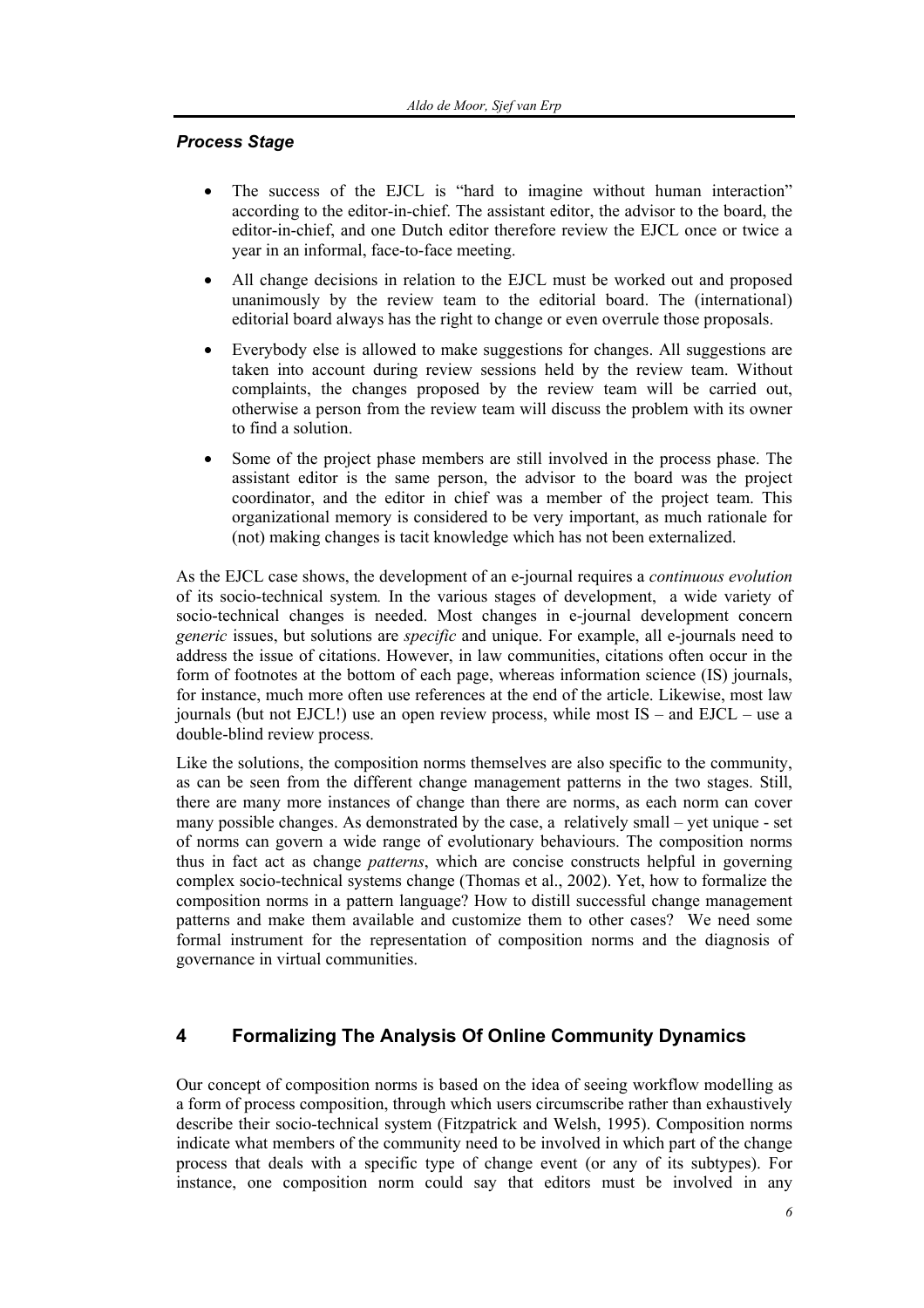modification of any workflow. If somebody proposes a change to a review workflow (i.e. a subtype of any workflow), then this norm applies. Ensuring that all change processes at any time are covered by at least one composition norm can help making modifications to the socio-technical infrastructure legitimate. Such legitimacy is essential for healthy ejournals (Kling et Covi, 1995), and, by extension, other types of online communities of practice.

To represent and reason about composition norms, we use the formal approach developed in the RENISYS specification method for the legitimate user-driven specification of community information systems (De Moor and Jeusfeld, 2001). In RENISYS, four types of specification knowledge are distinguished: *type definitions* are used to define the ontology of socio-technical and change concepts; *state definitions* represent states-ofaffairs, such as who is the current editor; *action norms* define acceptable workflow behavior, and *composition norms* represent acceptable change behavior. To represent these types of knowledge, we apply conceptual graph theory (Sowa, 1984). Conceptual graphs (CGs) are a system of logic based on the existential graphs of Charles Sanders Peirce and the semantic networks of artificial intelligence. They express meaning in a form that is logically precise, humanly readable, and computationally tractable. A powerful feature of conceptual graphs is that generalization hierarchies of graphs can be generated. Based on these hierarchies, it can be easily checked (by projection) whether one graph is a specialization of another one. How exactly to perform these operations was discussed in (De Moor and Jeusfeld, 2001), here we focus on their application. Key is that using norms of different *specificity*, norms can be defined at exactly the level of detail required in a community. For example, in law journals, workflow-related norms must be defined in great detail (e.g. the editor must evaluate any change to the review process), as the reputation of the journal depends on them, while norms governing the technologies used can be defined at a higher level of abstraction (e.g. all changes to tools supporting some workflow may be done by any community member) .

## *4.1 A Method For Community Dynamics Analysis*

In this paper, we only outline our method for community dynamics analysis. It is built around the idea of composition norms as the constructs that define the desired selfgovernance process (stages) of a particular virtual community. More detailed descriptions of the method can be found in the papers mentioned in the previous section.

### 1. *Type definitions are made of all concepts*.

These definitions essentially define a concept in terms of its supertype. All concept type definitions together form an implicit type hierarchy. For example, in the EJCL-case direct subtypes of the concept Actors include Editors and Project Coordinators, while an Assistant-Editor in turn is a direct subtype of Editor. These concept types are used in the definition of the composition norms.

#### *2. Represent all composition norms that govern the community in its development*

Each composition norm is a specialization of the following generic pattern (in conceptual graph notation):

```
[Norm Category: [Actor] ← (Agnt) - 
       [Control] \rightarrow (Obj) \rightarrow [Specify] \rightarrow (Rslt) -
               [Definition]].
```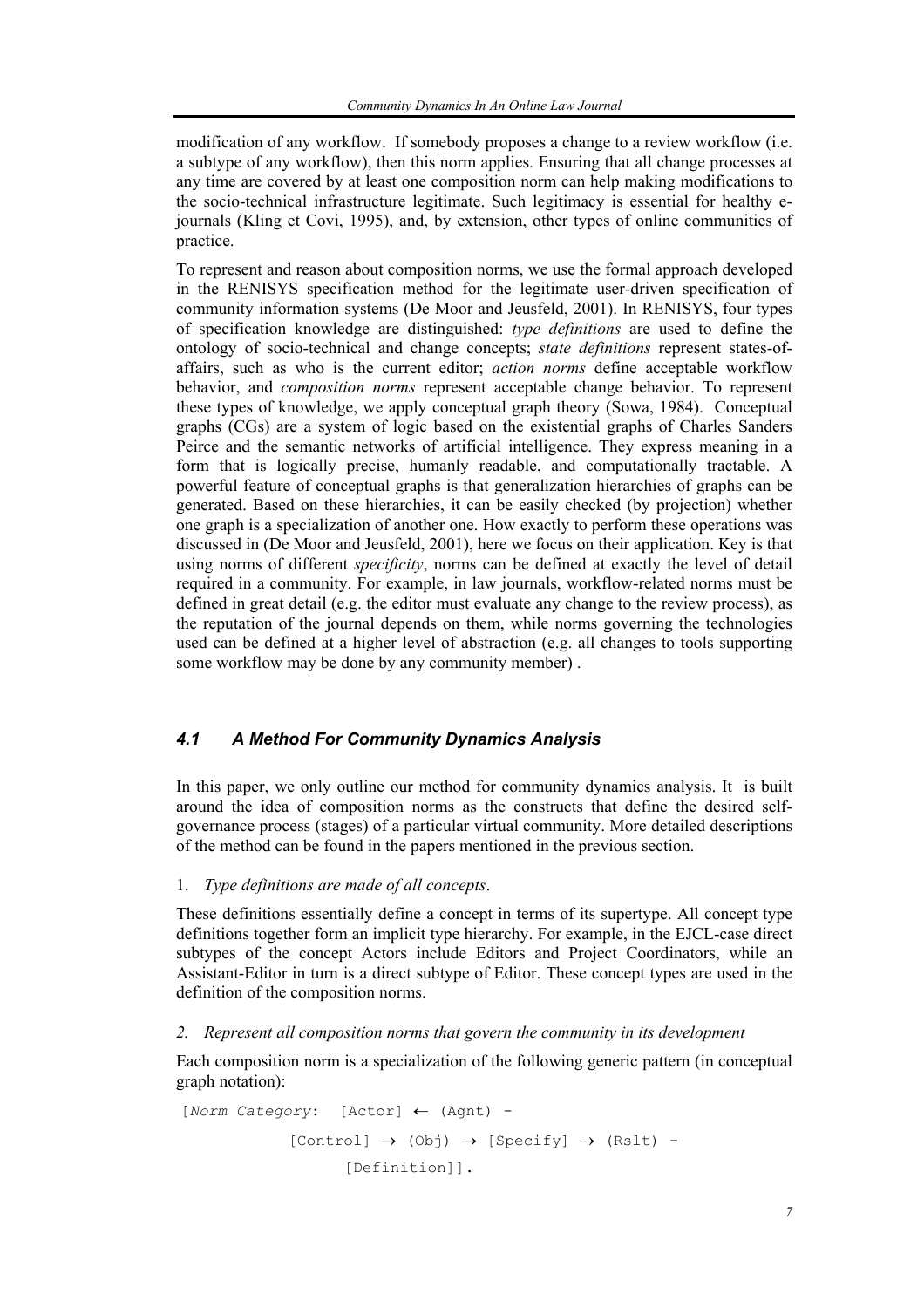The norm category is either a permitted, required, or forbidden composition. The pattern should be read as that some type of actor is permitted/required/prohibited to control (initiate/execute/evaluate) a specification change process (creation/modification/ termination) of some definition (type/state/action norm/composition norm). Some norms will be very generic, others very specific. Often, many norms apply simultaneously, sometimes with contradicting *deontic effects.* This can lead to norm conflicts, for example, when in a particular change event, both a privilege and a prohibition apply. In (De Moor and Jeusfeld, 2001), we show how such norm conflicts can be resolved by prioritizing one norm category over another.

In the EJCL case, we reconstructed the composition norms that have governed the community over the first six years of its existence. Space does not permit us to show them all here, see (De Moor and Jeusfeld, 2001; Smets, 2002) for a partial overview. An interesting finding was that, contrary to common belief (i.e. HLS, 1999), more *specific* rather than generic norms governed its development in the *initial* project-stage of its development. For example, one of the norms that governed the project stage was the following:

```
[Reg Comp: [Project Coord] \leftarrow (Aqnt) -[Eval] \rightarrow (Obj) \rightarrow [Specify] \rightarrow (Rslt) -
              [Type : [Support]]].
```
This norm says that a responsibility of the project coordinator was to evaluate all changes of *support-*definitions (those definitions that concern which information tools support what workflows). In the subsequent *process* stage, however, only a few, more generic norms applied, like the following:

$$
[Reg\_Comp: [Review\_Team] \leftarrow (April) \leftarrow
$$
  

$$
[Control] \rightarrow (Obj) \rightarrow [Specificify] \rightarrow (Rslt) \rightarrow
$$
  

$$
[Definition]].
$$

This – more generic – norm represents that it is a responsibility of the review team to control *all* change processes. To guarantee checks and balances, the editorial board in addition always has the right (i.e. privilege) to evaluate whatever the review team decides:

```
[Perm Comp: [Editorial Board] ← (Agnt) -
[Eval] \rightarrow (Obj) \rightarrow [Specify] \rightarrow (Rslt) -
        [Definition]].
```
*3. Use the composition norms to analyze the actual/predicted evolution of the virtual community.* 

Based on the developed conceptual framework, there are many opportunities for analysis and improvement of community dynamics:

• One application concerns the legitimacy analysis of actual change events. By discovering mismatches between how change processes actually happened ("IST") and relevant composition norms ("SOLL"), governance problems can be identified. Then, a more qualitative analysis may lead to revisions in either the work practices or the norms that govern them. In the EJCL case, for instance, in the beginning of the project stage everybody was involved in evaluating detailed proposed changes to the information tools used. This change norm, however, was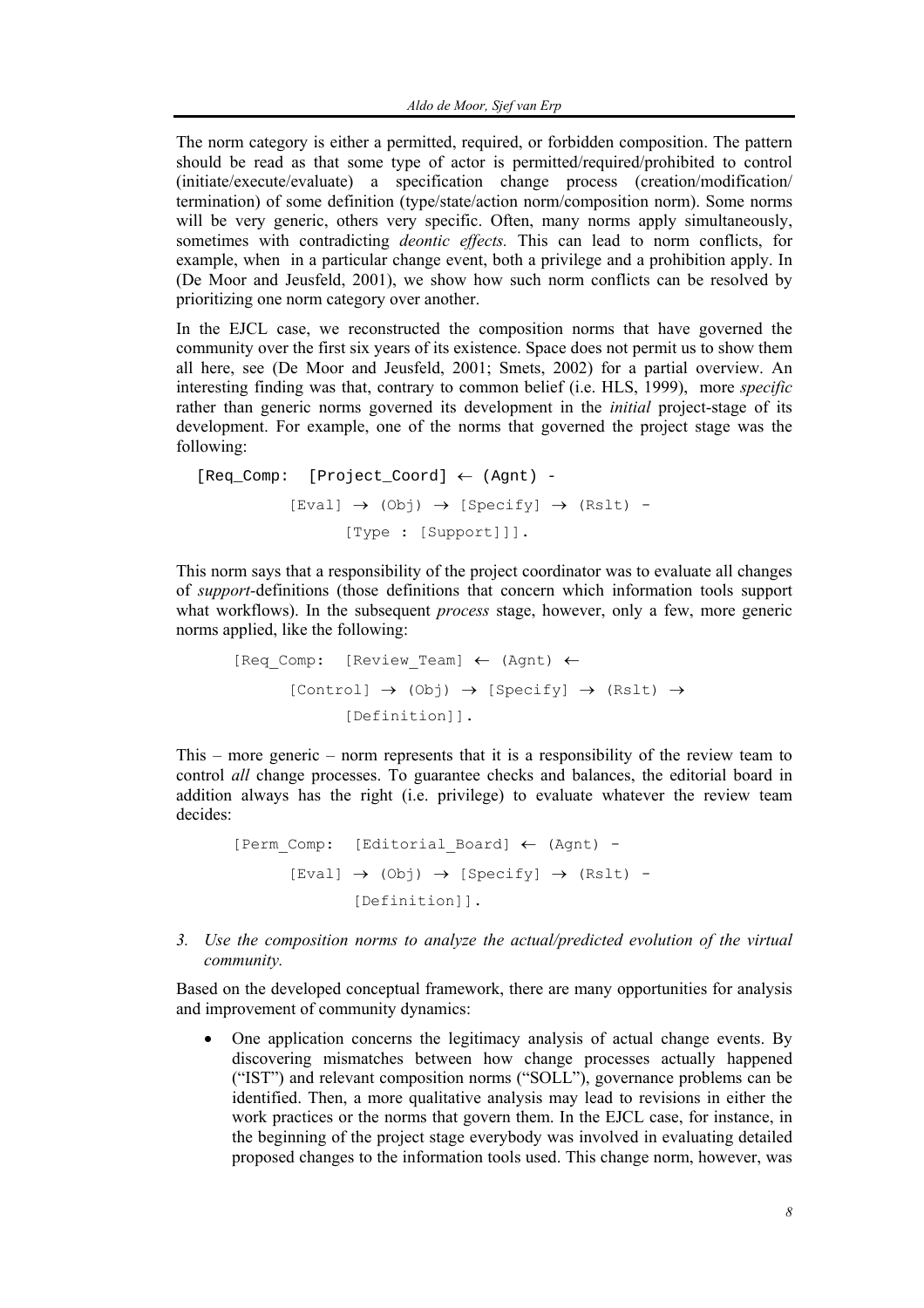quickly replaced by having only the project coordinator checking initial proposals, as law professors did not want to be bothered by technical details.

• Another potential application of composition norm analysis is querying existing composition norm knowledge bases. Applicable composition norms from successful e-journals can be retrieved based on the evolution stage to which they apply and the specific part of the socio-technical system to be changed. Query graphs can be projected on a large database of composition norms, easily retrieving useful patterns. For example, say that a journal editor is setting up a new journal, and wants to know in what ways the editor-role should be involved in the lifecycle of his journal. The following query graph would retrieve all composition norms in which editors (or subtypes like assistant-editors) are to be involved in the evaluation of any specification changes to a successful journal like  $EJCL<sup>4</sup>$ :

```
 [Comp_Norm: [Editor] ← (Agnt) - 
     [Eval] \rightarrow (Obj) \rightarrow [Specify] \rightarrow (Rslt) -
              [Definition]]?
```
• A third application is doing cross-case analyses of the composition norms that were used in different e-journal communities. Similarities and differences in normative patterns can be used in distilling best practices and developing reference models to be used in high-quality best-of-class e-journal development. Developing and using such best-practices knowledge bases is increasingly a critical success factor in quality control (Foster, 2001).

# **5 Discussion And Conclusions**

 $\overline{\phantom{a}}$ 

E-journals are increasingly important collaborative instruments for the creation and validation of legal knowledge research. To be succesful, these e-journals need to be embedded in healthy virtual communities. A key characteristic of virtual communities is that, as complex socio-technical systems, they are continuously evolving. This evolutionary process is guided by subtle change norms, which we call composition norms. Composition norms emerge from the community as it matures. So far, little is known about the similaraties and differences in governance patterns of different (types of) virtual communities. Of course, besides norms, other critical success factors, like the availability of resources like time or funding, are needed. Still, we see insight in the norms as one of the necessary conditions for successful community evolution.

The first purpose of this article was to examine community dynamics in practice, by focusing on the self-governance patterns developing over time in a community. We summarized a longitudinal analysis of the change processes and composition norms that emerged in a successful electronic law journal: the Electronic Journal of Comparative Law (EJCL). E-journals are good examples of professional online communities, and we believe the lessons learnt here apply to a wider range of communities, such as software development and open source communities.

<sup>4</sup> Of course, the user, say an editor-in-chief, never would see these abstract graphs, as they just represent the internal logic of a knowledge base made accessible through a more user-friendly interface.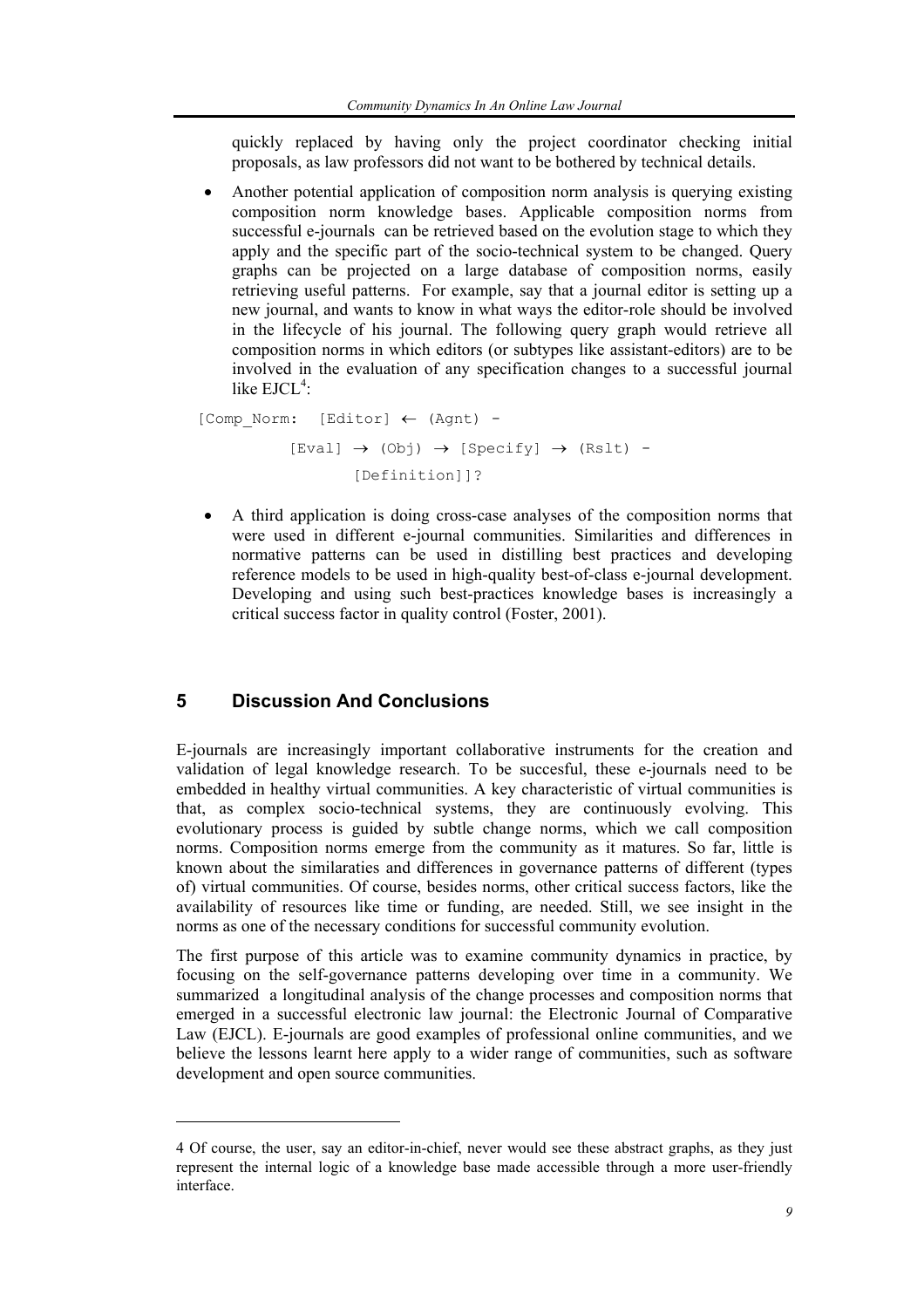A second goal was to learn about how to generalize these change lessons learnt, and make them available to other online community development efforts. To this purpose, we presented a diagnostic instrument for detecting self-governance patterns in online communities of practice. The formalism underlying this instrument is conceptual graph theory. The power of conceptual graphs is that they can capture complex change management knowledge at different levels of specificity, and allow complex queries to be easily made using projection. In this way, formal representation is applied where it is useful: to select who to involve in resolving the many subtle tacit knowledge issues involved in e-journal dynamics, not to try and capture the total complexity of the world in a formal model. Several applications of this diagnostic instrument were described: legitimacy analysis of change events, querying composition norms to find useful governance patterns, and developing reference models for cross-case best practices governance.

An interesting finding is the importance of physical meetings in EJCL. By analyzing its dynamics we found that, although, basically all operational tasks are done online, to deal with *changes* in its socio-technical system, physical interactions, such as face-to-face meetings, remain important. It is often said that online communities require face-to-face meetings to start-up and revive energy. We conjecture that in fact, one of the main function of these meetings could be to (re)define the composition norms of the community. We further hypothesize that once adequate community typologies and reference models of composition norms become available, less face-to-face interactions may be needed for these purposes, and that (completely) online communities may become more successful. This, we believe, is the key contribution of such an approach. Admitted, it is costly and not very useful until many norms have been gathered and userfriendly interfaces have been developed. Once these are available, however, these explicit governance patterns can help reconstruct some of the change management qualities of subtle human interactions.

We plan to do similar composition norm reconstruction in other e-journals, in research domains such as healthcare and biology. We are very interested in finding out if the findings of EJCL are generalisable. Do other comparative law journals have similar development patterns? What about other law journals? IS journals? Research journals in general? At which evolutionary stage and level of specificity should socio-technical changes be introduced? In EJCL, almost all conceptual development took place in the project stage. Findings, however, suggest that in other journal communities much more may need to be done in the process stage (Smets, 2002). Also, more refined stageanalysis needs to be done, as currently we have only distinguished between the project and process stage. Community evolution models as presented in (McDermott, 2001; Gongla and Rizzuto, 2001; Wenger et al., 2002) could provide useful templates. Furthermore, doing composition norm analysis in other domains than e-journals may prove instructive, as was shown by a related case analysis of e-healthcare network governance (De Moor and Peterson, 2001).

 Our diagnostic instrument for community dynamics has proven to be successful in modeling actual online community change management and coming up with suggestions for improvement of community dynamics. However, researcher intervention in its use is still required, as there is no user-friendly shell around the conceptual graphs tool. We are planning to create such a (Web-based) interface. Having user-friendly access to composition norm knowledge bases could jump start other online community development projects, preventing many of the considerable start-up and learning costs of the pioneers (Bot et al, 1998). Work breakdowns still need to be dealt with as they occur in the various phases, but at least the norms will be there to guide the communities in finding the people to deal with them. More generally, such systematic self-governance analytical support could prove crucial not only for e-journal communities, but any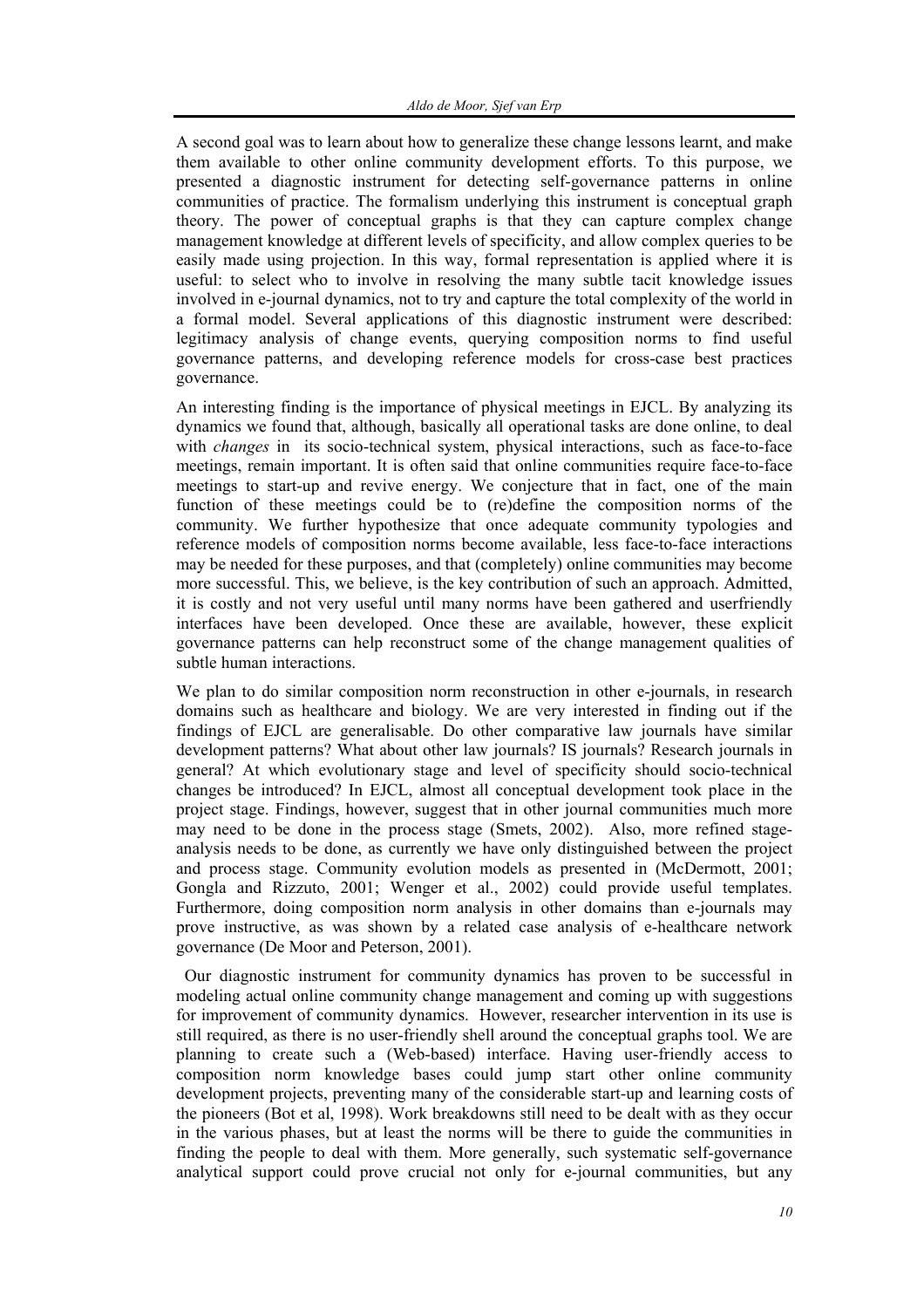professional online community, like those in e-business that help to overcome difficult barriers such as lack of trust.

## **References**

- Ackerman, M. S., (2000): The Intellectual Challenge of CSCW: the Gap Between Social Requirements and Technical Feasibility, *Human-Computer Interaction*, Vol.15, No.2, pp. 179-203.
- Bot, M., Burgemeester, J., and Roes, H, (1998): The Cost of Publishing an ElectronicJournal: A General Model and a Case Study, *D-Lib Magazine*, November 1998.
- Chambers, R. (1997): "Whose Reality Counts? Putting the First Last", Intermediate Technology Publications, London.
- de Moor, A. and Jeusfeld, M.A., (2001): Making Workflow Change Acceptable, *Requirements Engineering,* Vol. 6, No.2, pp. 75-96.
- de Moor, A. and Peterson, R.R. (2001): Facilitating the Evolution of Electronic Healthcare Networks: Framing the Changing Socio-Technical System, *International Journal of Healthcare Technology and Management*, Vol. 3, No. 5/6, pp. 366-385.
- Fitzpatrick, G. and Welsh, J. (1995): Process Support: Inflexible Imposition or Chaotic Composition?, *Interacting with Computers,* Vol 7., No.2, pp. 167-180.
- Foster, S. (2001): "Managing Quality: An Integrative Approach", Prentice-Hall.
- Gaines, B. (1996): Dimensions of Electronic Journals, "Computer Networking and Scholarly Communication in the Twenty-First-Century University", Harrison, T.M. and Stephen, T., (Eds.), State University of New York Press, New York, pp. 315-334.
- Gongla, P. and Rizzuto, C.R. (2001): Evolving Communities of Practice: IBM Global Services Experience, *IBM Systems Journal*, Vol. 40, No.4, pp. 842-862.
- Harasim, L. M., (Ed.), (1993): "Global Networks: Computers and International Communication", MIT Press , Cambridge, MA.
- Harrison, T. M. and T. Stephen, (Eds.), (1996): "Computer Networking and Scholarly Communication in the Twenty-First-Century University", State University of New York Press, New York.
- Harvard Law School (HLS), (student-authored), (1999): The Law of Cyberspace. Communities Virtual and Real: Social and Political Dynamics of Law in Cyberspace, *Harvard Law Review*, Vol. 112, No.7, pp. 1586-1609.
- Kling, R. and Covi, L., (1995): Electronic Journals and Legitimate Media in the Systems of Scholarly Communication, *The Information Society*, Vol. 11, No.4, pp. 261- 271.
- Lessig, L., (1999): "Code : and other Laws of Cyberspace", Basic Books, New York.
- McDermott, R. (2000): Community Development as a Natural Step: Five Stages of Community Development, *Knowledge Management Review,* Vol 3, No.5.
- Preece, J., (2000): "Online Communities : Designing Usability, Supporting Sociability", John Wiley, Chichester , NY.